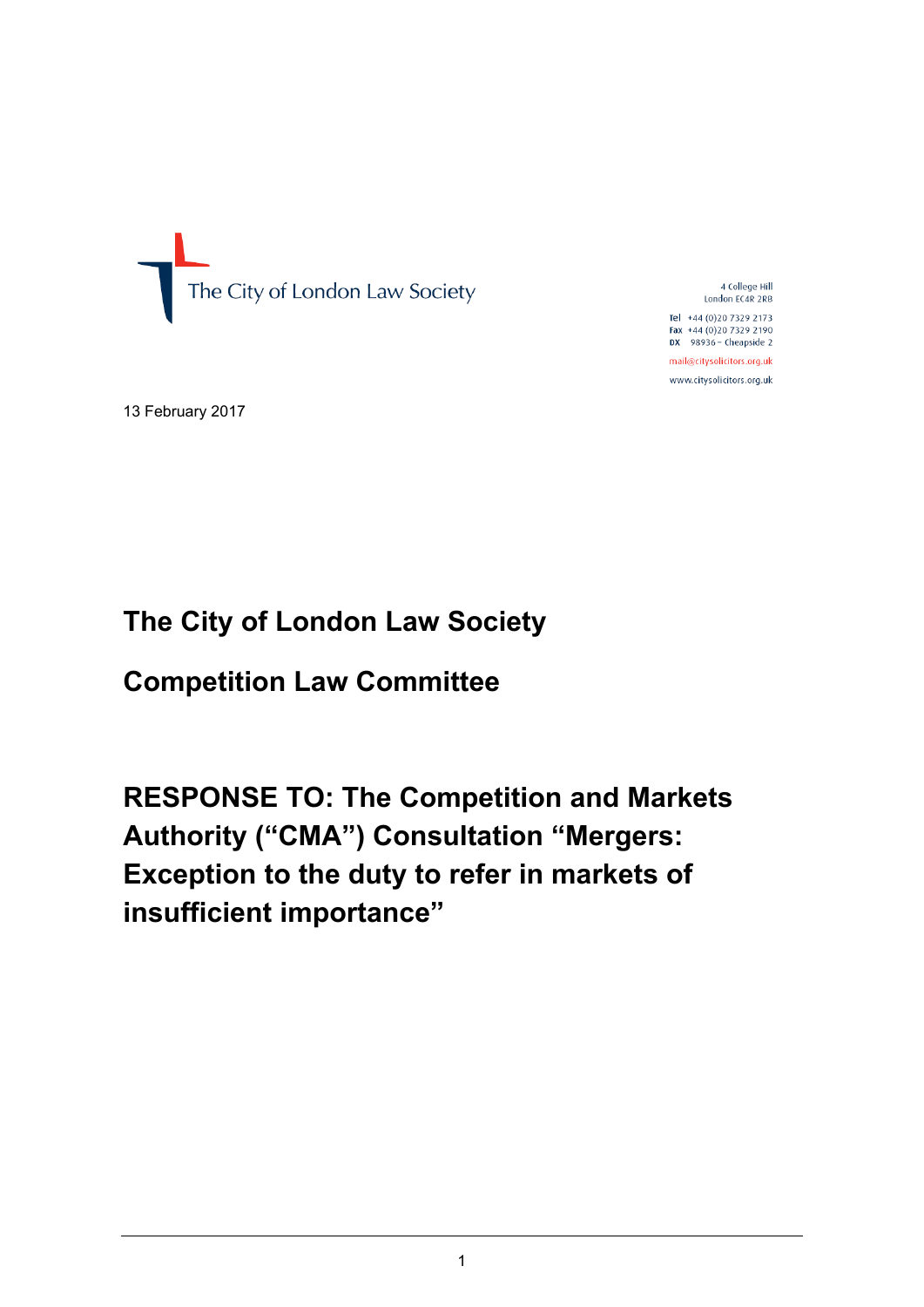# **City of London Law Society**

# **Competition Law Committee**

# **RESPONSE TO THE CMA'S CONSULTATION ON "MERGERS: EXCEPTION TO THE DUTY TO REFER IN MARKETS OF INSUFFICIENT IMPORTANCE"**

### **1 Introduction**

- 1.1 This response is submitted by the Competition Law Committee of the City of London Law Society ("**CLLS**") in response to the CMA's consultation on (the "**Consultation Paper**"), published on 23 January 2017.
- 1.2 The CLLS represents approximately 17,000 City lawyers through individual and corporate membership, including some of the largest international law firms in the world. These law firms advise a variety of clients from multinational companies and financial institutions to Government departments, often in relation to complex, multijurisdictional legal issues. The CLLS responds to a variety of consultations on issues of importance to its members through its 19 specialist committees.
- 1.3 The Competition Law Committee members who prepared this response were:
	- Ian Giles (Partner, Norton Rose Fulbright LLP and Chairman, De Minimis Consultation Working Party );
	- Robert Bell (Partner, Bryan Cave LLP, Chair, CLLS Competition Law Committee);
	- Angus Coulter (Partner, Hogan Lovells LLP).
- 1.4 The CLLS welcomes the opportunity to respond to the Consultation Paper. It is critical that the CMA considers carefully the scope of its jurisdiction to review transactions which have an impact within the UK. This consultation goes to the question as to the lower bounds of the CMA's remit to review such transactions. The view of the CLLS is that – in particular in the context of the impending UK exit from the EU, and expected impact this will have on the resource constraints facing the CMA – the CMA should carefully consider whether the modest changes proposed in the Consultation Paper are adequate to ensure the CMA has sufficient resource for the potentially larger challenges ahead.
- 1.5 Instead, and in line with international practice in comparable jurisdictions, the CLLS believes the CMA should consider whether its "de minimis" threshold should be set at a materially higher level, and whether changes should be made to replace the *duty* to refer with a *discretion* to refer (ss.22 and 33 of the Enterprise Act 2002), which would also give the CMA a better ability to manage its resources with regard to smaller transactions.
- 1.6 In particular, the CLLS proposes that:
	- **(i) The CMA removes the current £10 million higher threshold for markets which it will generally not consider to be of sufficient importance to justify a reference; and**
	- **(ii) The CMA materially increases the current £3 million lower threshold for markets where the CMA will generally not consider a reference**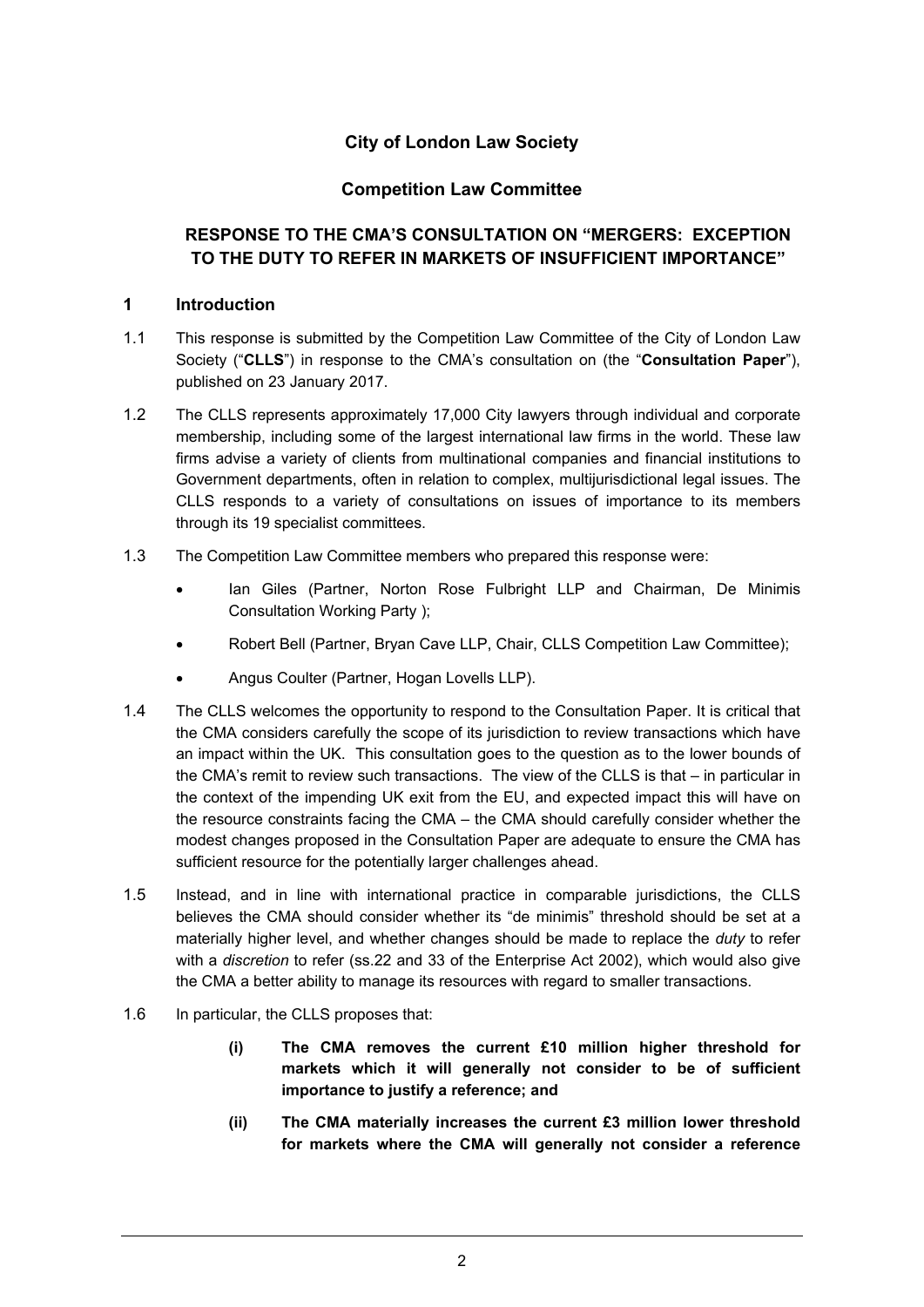## **justified to at least £15 million (which would be broadly in line with the €15 million threshold applied in Germany).**

1.7 We set out responses to the specific points raised in the Consultation Paper below.

# **2 Response to Questions for Consideration**

## **Q.1 Do you agree with the proposed changes to the thresholds?**

#### *Background*

- 2.1 The CMA is proposing to update its guidance to:
	- (a) increase the market size threshold over which the CMA considers that the market(s) concerned will generally be of sufficient importance to justify a reference from £10 million to £15 million; and
	- (b) increase the market size threshold below which the CMA will generally not consider a reference justified from £3 million to £5 million.
- 2.2 In our view, these increases are insufficient to address the concern that UK merger control places too much emphasis on smaller transactions, and that the burden of a reference is disproportionate in the context of such smaller transactions. In particular: (a) the proposed increases to the market size thresholds are in fact minimal, once the rate of inflation since 2010 is taken into account; and (b) other comparable, well-established jurisdictions rely on considerably higher turnover thresholds or *de minimis* market tests, which minimise the risk of less significant mergers being caught by the timing and cost implications of merger control review.

### *Impact of inflation*

2.3 The current thresholds were introduced by the OFT in December 2010 in its guidance, *Mergers: Exceptions to the duty to refer and undertakings in lieu of reference* (OFT1122). The impact of inflation alone on the figures included in the OFT document would justify increases from £10 million to £12 million, or from £3 million to £3.5 million. The proposed increases (to £15 million and £5 million), factoring in inflation, are therefore even less significant than they appear ostensibly.

### *Comparator regimes*

- 2.4 More significantly, the question is whether these are appropriate thresholds for a major economy such as the UK to be applying to an intrusive merger control regime which  $-$  in particular where a reference is made – imposes significant burdens upon the parties, and uses significant public resource in terms of the costs of carrying out the reference.
- 2.5 By way of comparison, we have considered the minimum levels of revenue under which comparator international regimes would have jurisdiction to intervene in the context of a merger of duopolists producing a single product type – that is where the total market size would be reflected in the total revenues of the two parties merging. Such cases would result in the creation of a monopoly – not typically a preferred competitive outcome, but one which by virtue of the relatively small size of the participating companies, would be considered outside the merger control jurisdiction of local competition authorities.
	- (a) **Germany:** Under current rules, a transaction is only notifiable in Germany where (among other criteria) one party to the transaction achieves turnover in Germany of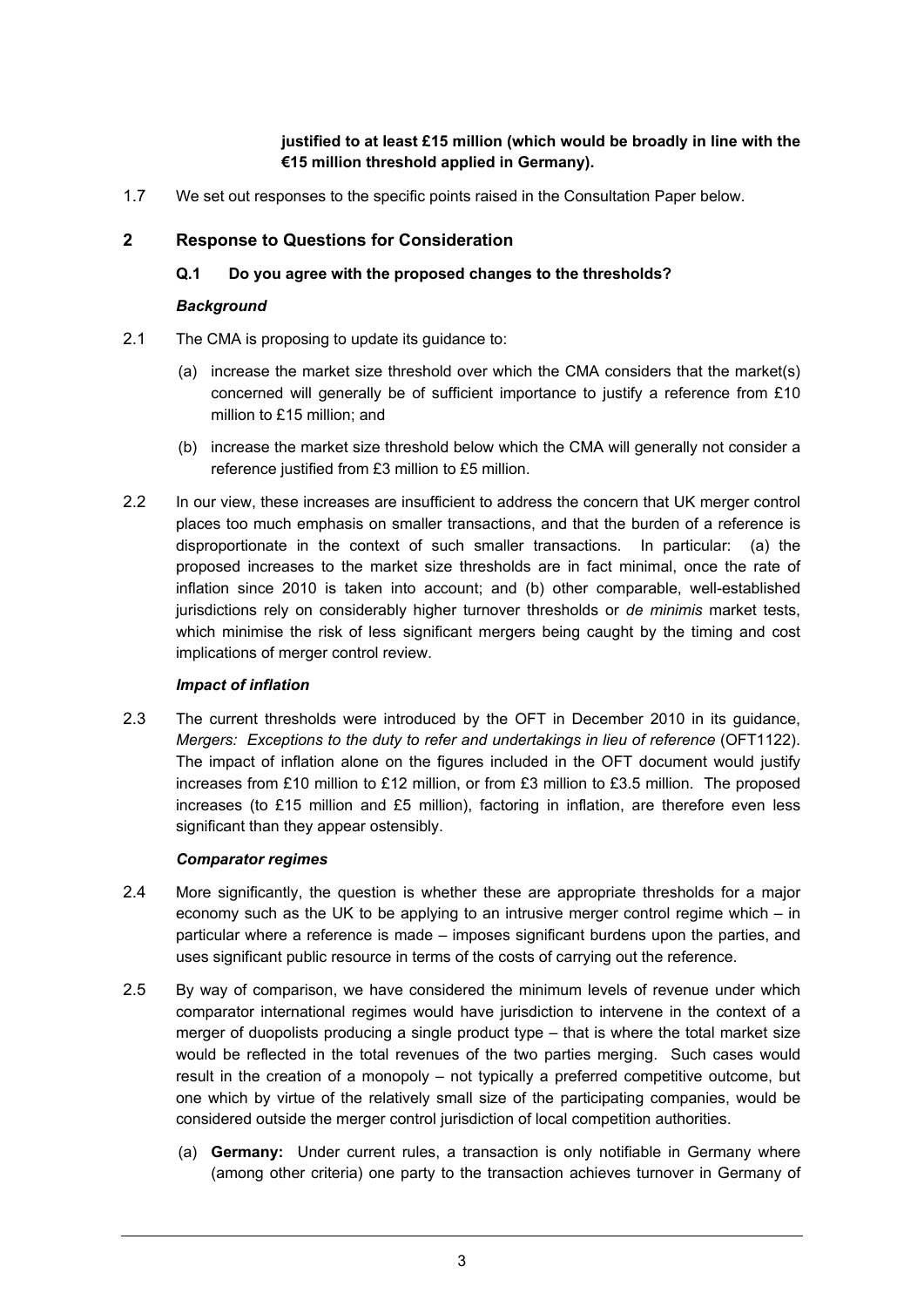€25 million, and the other achieves turnover of €5 million, in other words the German authority would be unable to intervene in a merger of single-product duopolists where the market size in Germany was below €30 million (c.£26 million);

- (b) **France:** For a transaction to be notifiable (among other criteria), at least two participating companies are required to have French turnover of €50 million for a transaction to be notifiable. In other words the French authority would be unable to intervene in a merger of single-product duopolists where the market size in France was below €100 million<sup>1</sup> (c.£86 million);
- (c) **Italy:** For a transaction to be notifiable (among other criteria), the combined revenue of the parties in Italy exceeds €495 million, with the target achieving Italian revenues of at least €50 million. In other words the Italian authority would be unable to intervene in a merger of single-product duopolists where the market size in Italy was below €495 million (c.£425 million);
- (d) **Japan:** For a transaction to be notifiable (among other criteria), the Japanese turnover of one the merging parties must be at least ¥20 billion, and at least ¥5 billion for a second party to the transaction. In other words the Japanese authority would be unable to intervene in a merger of single-product duopolists where the market size in Japan was below ¥25 billion (c.£176 million).
- 2.6 Whilst we recognise that the examples above are not exhaustive, they are informative as to the thresholds for intervention applied by similar-sized economies in respect of merger control of transactions. As is clear, these thresholds are many multiples higher than the current thresholds applied by the CMA in considering a market size too small to justify making a reference. While we note these thresholds are not *de minimis* thresholds as such, they reflect policy decisions taken in those countries as to the level below which they would be comfortable not to intervene in a merger control context, even in a merger of single-product duopolists.
- 2.7 In addition, we note that a *de minimis* market size threshold of €15 million (c.£13 million) applies in Germany where a market has been in existence for at least 5 years. This is almost three times higher than the CMA's proposed lower threshold of £5 million. Moreover, the German *de minimis* threshold removes the need for a notification, rather than creating discretion for the authority not to enter a Phase 2 review.

#### *Other factors relevant to UK de minimis threshold*

- 2.8 We understand that the CMA and its predecessor, the OFT, have applied the exception to the duty to refer in 26 of the 33 cases in which it has been considered (out of a total of some 600 cases reviewed) since 2010. The exception to the duty to refer is evidently a useful tool for the CMA. However, we would note that, given the conclusions drawn in these 26 cases, the markets involved were of insufficient importance to merit a reference, those 26 cases already represent considerable business and CMA resource invested in the Phase 1 process where the underlying market size was very small (in contrast to the operation of the German *de minimis* threshold which precludes a Phase 1 review).
- 2.9 There is a strong argument that the UK regime has the advantage over many other regimes of its voluntary nature, meaning only transactions raising genuine competition

<sup>1</sup> A lower combined French turnover threshold of €30 million applies in respect of transactions in the retail sector, with further lower thresholds applicable in respect of transactions affecting French overseas departments and communities.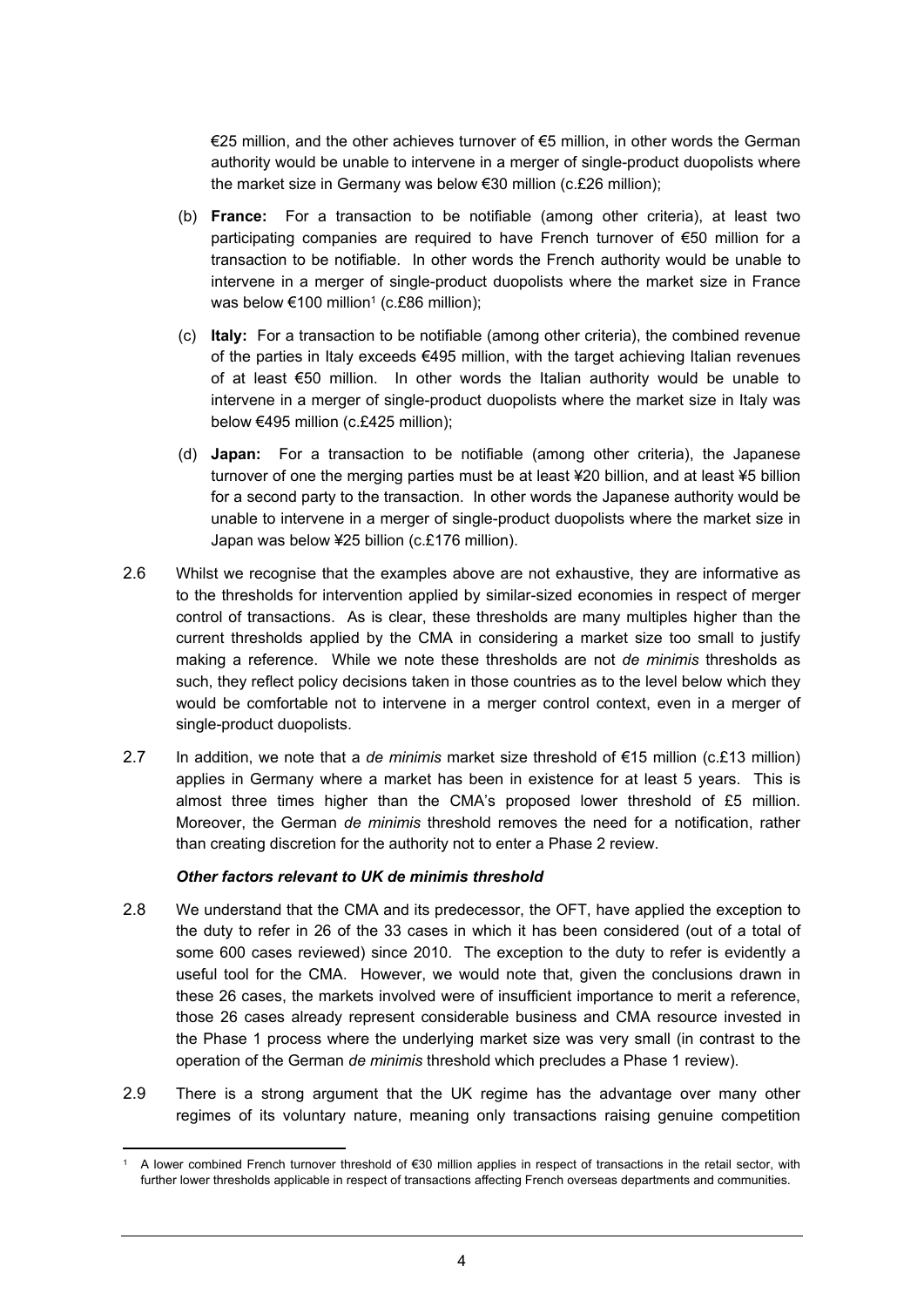questions need be notified. In this context there is also arguably greater resource for the CMA to consider transactions in smaller markets but which raise genuine competition concerns. We also recognise the argument that the level of the thresholds established in these other countries mean that potentially anticompetitive transactions in smaller markets escape scrutiny. However, a policy decision ultimately needs to be taken upon the appropriate minimum threshold for intervention, and our experience is that the existing thresholds impose a disproportionate burden on smaller transactions, and are considerably out of line with the levels in comparable economies.

- 2.10 We would also note that the CMA's acting Chief Executive is recently on record stating that he anticipates perhaps a 50% increase in merger caseload following Brexit with cases that currently fall under the EU Merger Regulation becoming subject to UK jurisdiction. It seems sensible to us that this Consultation should consider the impending significant increase in merger control workload which Brexit could trigger in order to establish thresholds which most sensibly allow the CMA to focus its resource on the larger cases which are likely to be those most capable of causing serious harm to UK consumers.
- 2.11 In this context, we note that the CMA has made increasing use of its Mergers Intelligence Committee (MIC) to filter out smaller and less obviously problematic cases – perhaps anticipating the application of the discretion not to refer in some of these cases. While this approach could be extended to manage resource constraints, it does not offer businesses certainty in advance as to whether transactions will be subject to review.

#### *CLLS proposal*

2.12 In the context of the above, the CLLS would like to suggest three specific changes to the CMA proposal:

## **(i) The CMA removes the current £10 million higher threshold for markets which it will generally not consider to be of sufficient importance to justify a reference.**

In the CLLS's view, the operation of two thresholds creates business uncertainty and does not offer any material benefit to the CMA. We understand the vast majority of cases in which the discretion not to refer has been applied have related to markets which exceeded the £3 million threshold, but not the higher £10 million threshold. We also note that parties are still required to offer remedies to resolve any identified competition problems where these are clear cut and readily available, even where the market size falls below the current thresholds.

### **(ii) The CMA materially increases the current £3 million lower threshold for markets where the CMA will generally not consider a reference justified to at least £15 million.**

In line with the approach of competition authorities in comparator economies, and noting in particular the *de minimis* market size threshold of €15 million applied in Germany, we believe a material increase in the current level at which businesses can expect the CMA to exercise its discretion is appropriate. An increase to £15 million, or higher, would send a clear message to business that the CMA intends to focus its resource on larger markets where competitive harm will be more significant. Businesses would in any event be constrained by the requirement to offer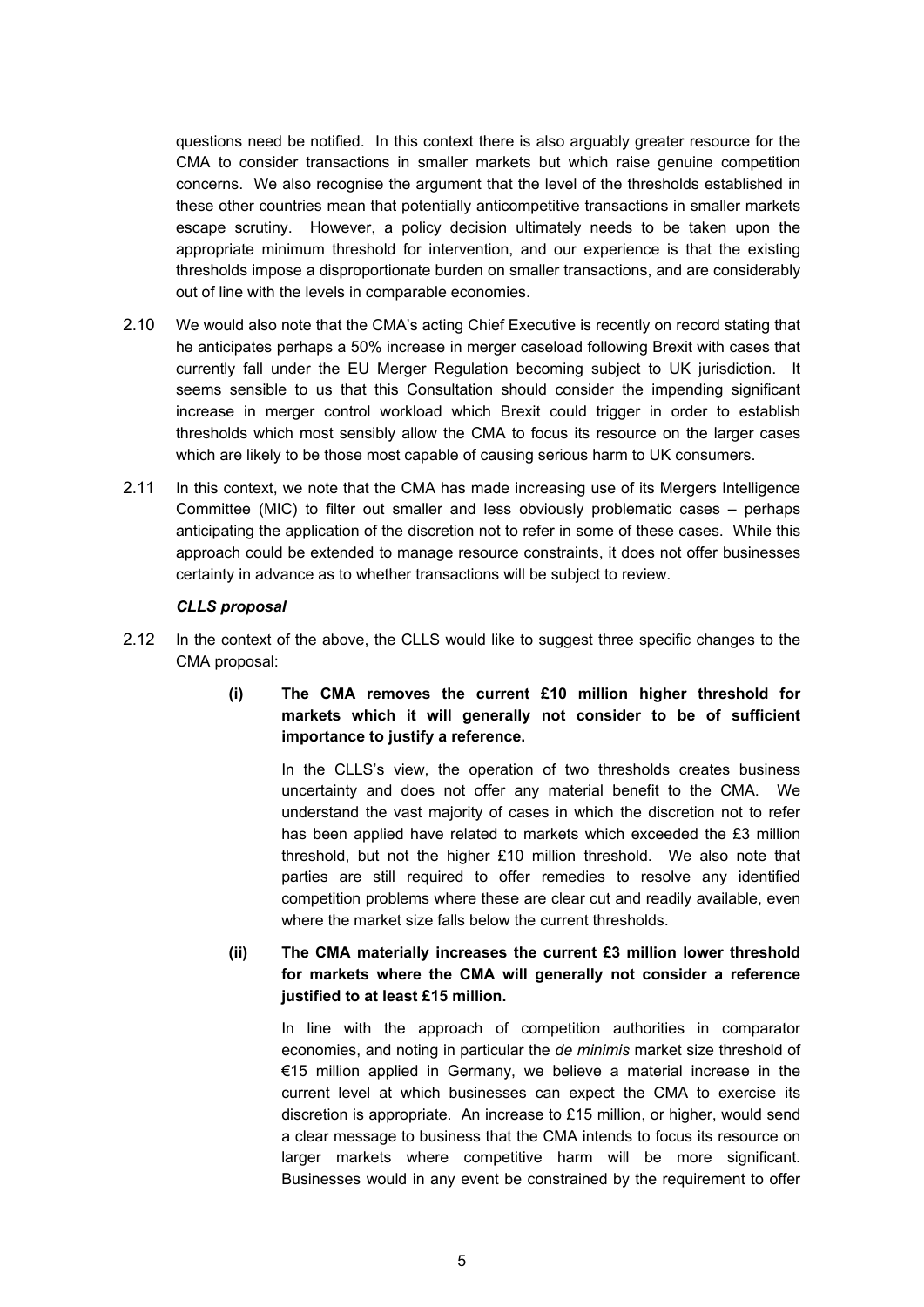remedies in cases where these are clear cut, even in respect of smaller markets.

#### **(iii) The CMA commit to assessing application of the** *de minimis* **threshold in pre-notification, prior to commencing a Phase 1 review.**

Currently, parties frequently find that the assessment of applicability of the discretion not to refer is only considered following much of the Phase 1 assessment (including potentially an Issues Meeting) – meaning parties to smaller transactions may already face considerable costs and delays prior to the CMA concluding that the markets concerned are too small to merit a reference. It would be beneficial to all concerned if this process could be reversed such that it is established before Phase 1 is initiated (or at least as a preliminary matter) whether the threshold to trigger a discretion not to refer based on market size is met, ahead of the more detailed Phase 1 assessment. Such a methodology would also result in a more efficient use of the CMA's own scarce resources at Phase 1.

### **Q.2 Do you agree with the potential benefits of these proposals?**

- 2.13 The CLLS agrees that the increased market size thresholds proposed could lead to certain benefits, including a reduction of merger control on businesses. In 2010 the cost of a reference was cited as being in the region of £400,000. In the CLLS's view, the overall cost to the UK economy of a reference - including lost management time for companies, adviser costs, CMA costs, and business disruption – is likely to be materially higher than this. However, in light of the relatively low increase to these thresholds being proposed, any such benefits are likely to be marginal, and could be materially improved with a more meaningful increase in the level of these thresholds.
- 2.14 We appreciate that the CMA may be concerned that a significant increase in the level of these thresholds would lead to a higher number of potentially problematic mergers in smaller or local markets falling outside its purview. However, the commercial reality is that less significant markets will typically have lower barriers to entry (due to low sunk costs required to enter), and consumers will have relatively higher buyer power (given the relatively low value of the market, even if individual goods or services are relatively expensive). Moreover, as above, the burden of the review process on smaller companies needs to be considered alongside the importance for CMA to be able to best allocate its limited resources in a context where Brexit could mean a significant increase in its workload.

#### **Q.3 Do you have any other comments about the proposed changes?**

2.15 In conjunction with the increase to the market size thresholds, another aspect of the current regime which imposes material – and in the CLLS's view unnecessary – burdens on business and the CMA is the duty to refer where the prospect of an SLC finding is low. The CLLS urges the CMA to consider how to better manage its duty to refer mergers with less than a 50 percent likelihood of resulting in an SLC under its current *Merger* Assessment Guidelines.<sup>2</sup> The Enterprise Act 2002 provides for such a duty to refer where, in the CMA's judgement, a transaction "has" or "may be expected to" result in an SLC – the

<sup>2</sup> *Merger Assessment Guidelines* (OFT1254/CC2), September 2010, paragraph 2.6.